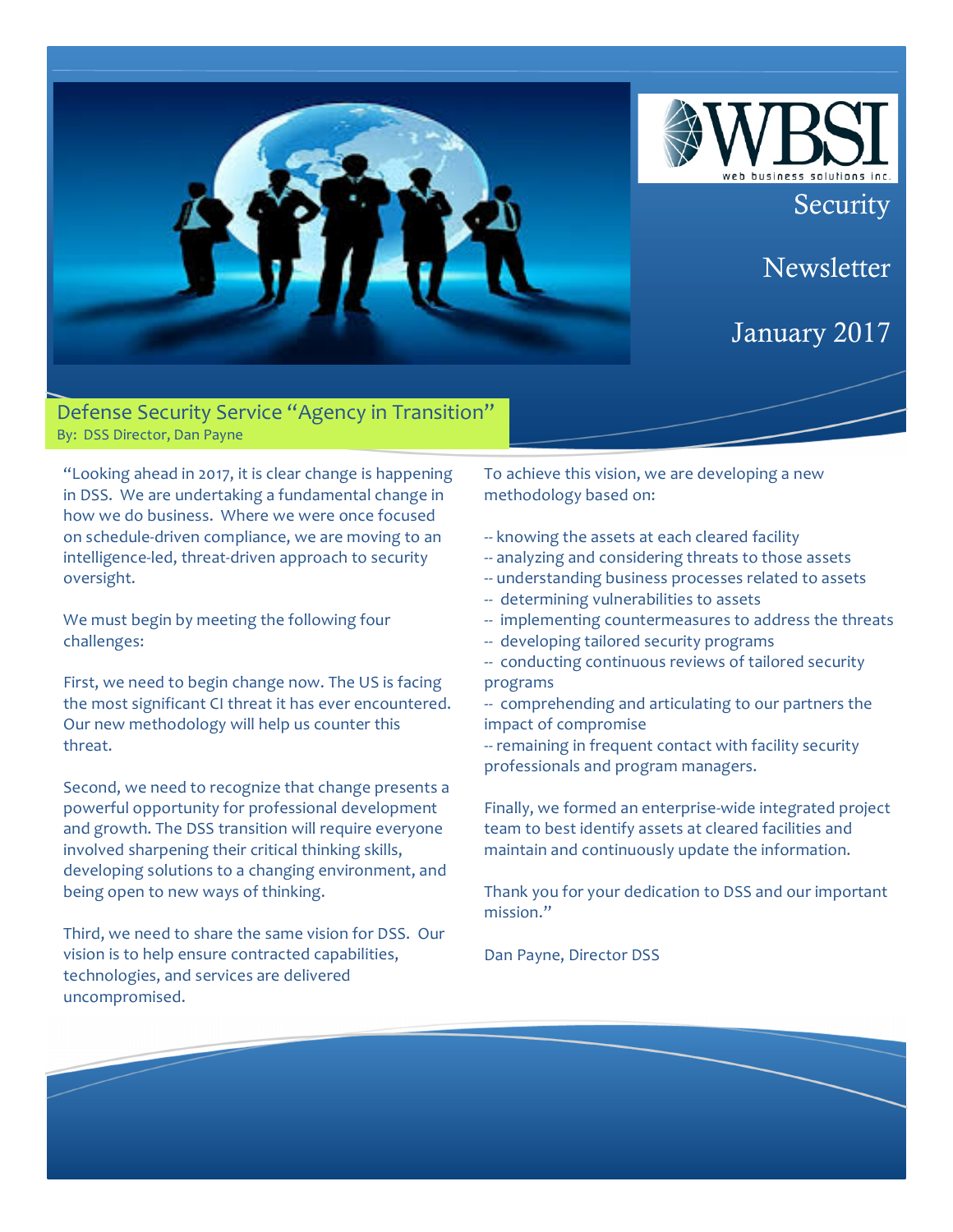## **Cyber Threats: Rapid Reporting by Industry Imperative**

By: Mike Berry, Counterintelligence Directorate

While the cyber threat is universal, the cyber threats that affect cleared contractor classified and unclassified information systems are particularly acute. These threats come from foreign intelligence entities (FIE), criminal elements, insiders, and others seeking to exploit the systems. The added security surrounding classified information systems lessens but does not eliminate their susceptibility to compromise. The cyber threat, particularly from FIE, recognizes this, and focuses substantial effort to compromise unclassified systems to acquire the information or control they seek. They also seek to further their ability to identify and exploit classified systems and people with access to classified information. Moving the information to another system, such as a cloud service provider, may complicate the threat efforts but it will not prevent them. Additionally, the provider becomes an extension of the contractor's network; and thus, also subject to cyber incident reporting.

The cyber threat also targets unclassified systems at cleared companies and facilities that may have NO resident classified information. These non-possessing cleared contractors have access to information and resources valuable to the threat actor, e.g. unclassified sensitive technology, cleared personnel and the work they do, classified contract related information, and systems test/maintenance records. Whether or not the cleared contractor holds classified information, its classified systems are cyber threats targets and the contractor has the same cyber threat-reporting requirement.

The cyber threat is persistent and adaptable. It mounts continuous and prolific efforts to compromise cleared contractor systems and employees through the unclassified cyber domain, and quickly exploits the vulnerabilities and information it discovers.

Therefore, rapid and early identification and reporting of these threats and timely defensive responses are essential to ensure quick mitigation of the risks to classified contracts and information, the related sensitive technology, and cleared facilities and personnel. This reporting helps the cleared contractor and the government to curtail adversary success and preclude or minimize future occurrences at other locations.

Defense cleared contractors should report cyber threat incidents on their classified AND unclassified systems as directed by the NISPOM.